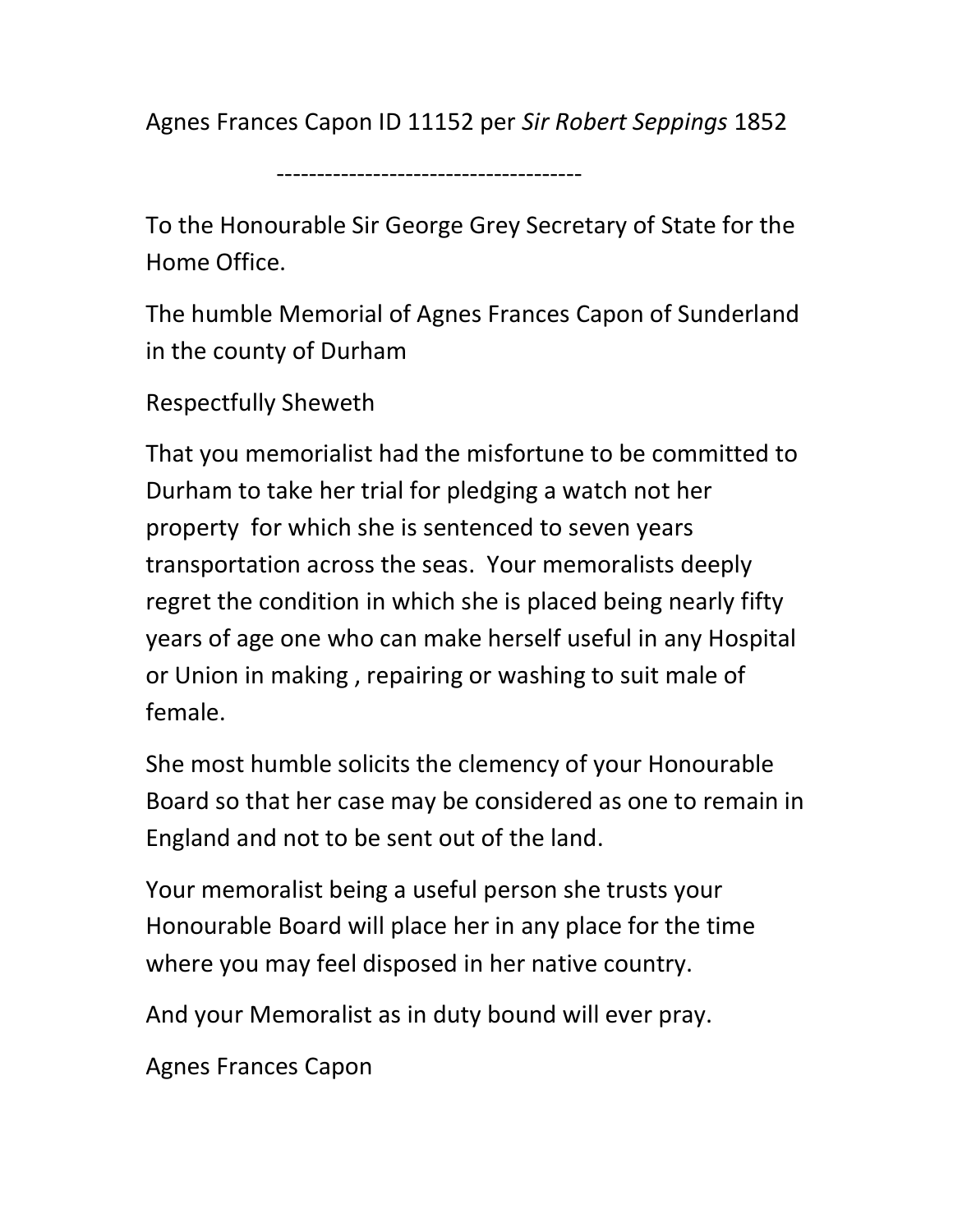Durham Prison

27<sup>th</sup> October 1851

We whose names are hereto annexed have known Agnes Frances Capon for many years. She is a person who can make herself generally useful in any Hospital or Union in making or repairing or washing the apparel of male or female in consequence of which added to her advanced age we trust your Honourable Board will permit her to serve her sentence in England

---------------------------------

John Chuttler – Ship Builder

George Brown – Ship Owner

Robert Mackay – Ship Broker

Alexander Sinclair – Ship Owner

And another 10 more signatures

Agnes Frances Capon aged 43

Durham Quarter Sessions October 1851

Stealing a watch

7 years transportation

Gaol Report – once before convicted of a felony and twice vagrancy